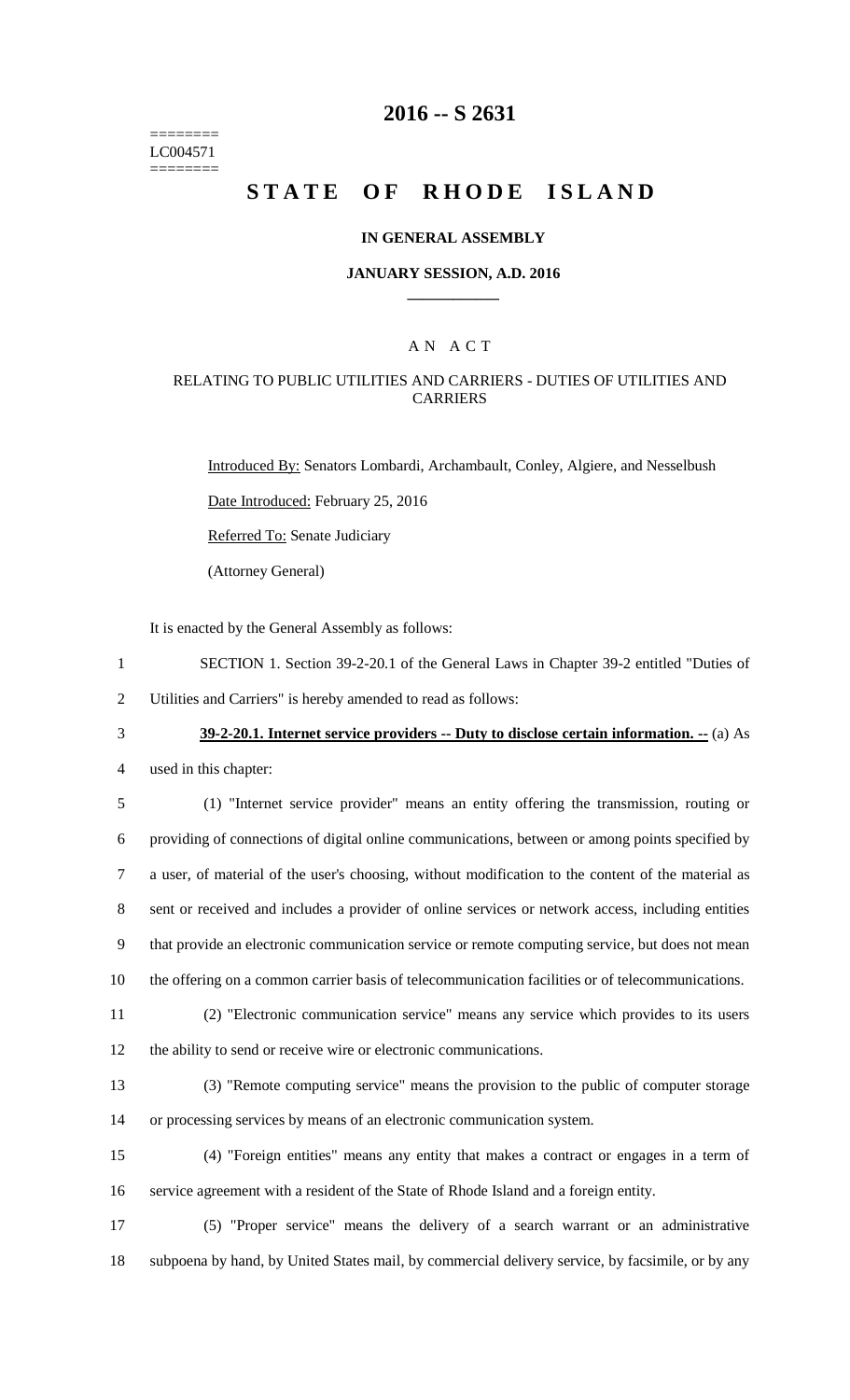other manner to any officer of a corporation or its general manager in the State of Rhode Island to any natural person designated by the entity as their agent for service of process, or if such corporation has designated a corporate agent.

 (6) "Service of process on a foreign entity" means that the service of a search warrant or subpoena which is properly served on said foreign entity shall have the same legal force and effect as if served personally within the State of Rhode Island.

 (b) (1) An Internet service provider, as defined herein, shall disclose subscriber account information consisting of the name, address, IP address and telephone numbers associated with the account to the attorney general or to the superintendent of the Rhode Island state police upon proper service, and with certification under oath by the attorney general or by the superintendent of the Rhode Island state police, that the information is necessary for an officially documented criminal investigation or prosecution of criminal complaint based on probable cause related to: the exploitation for commercial or immoral purposes, pursuant to § 11-9-1; child nudity prohibited in publications pursuant to § 11-9-1.1; child pornography prohibited pursuant to § 11- 9-1.3; employment of children for unlawful purposes pursuant to § 11-9-2; seizure and custody of exploited child-proceedings as against neglected child pursuant to § 11-9-3; contributing to delinquency pursuant to § 11-9-4; cruelty to or neglect of child pursuant to § 11-9-5; indecent solicitation of a child pursuant to § 11-37-8.8; access to computer for fraudulent purposes pursuant to § 11-52-2; intentional access, alteration, damage, or destruction pursuant to § 11-52- 3; cyberstalking prohibited pursuant to § 11-52-4.2; violation of restraining order pursuant to § 21 11-52-4.3; use of false information pursuant to  $\S 11-52-7$ , and/or video voyeurism pursuant to  $\S$  11-64-2, online impersonation pursuant to §11-52-7.1, and/or electronically disseminating 23 indecent material to minors prohibited pursuant to §11-9-1.5.

 (2) A duly authorized law enforcement person, as designated above, after issuing a certification pursuant to this section, if an arrest, grand jury proceeding, or any criminal prosecution does not result within sixty (60) days, shall apply to a judge for a search warrant as soon as practicable, but not later than seventy-five (75) days after issuance of the certification. In the event that such application is not approved, no information obtained or evidence derived from said subpoena shall be received in evidence or otherwise disclosed in any trial, hearing, or other proceeding in or before any court, grand jury, department, office, agency, regulatory body, legislative committee or other governmental authority or committee, and no information concerning any person acquired from such subpoena shall subsequently be used or disclosed in any other manner by state or local officers or employees without the consent of such person.

(c) An administrative subpoena issued to an Internet service provider shall authorize the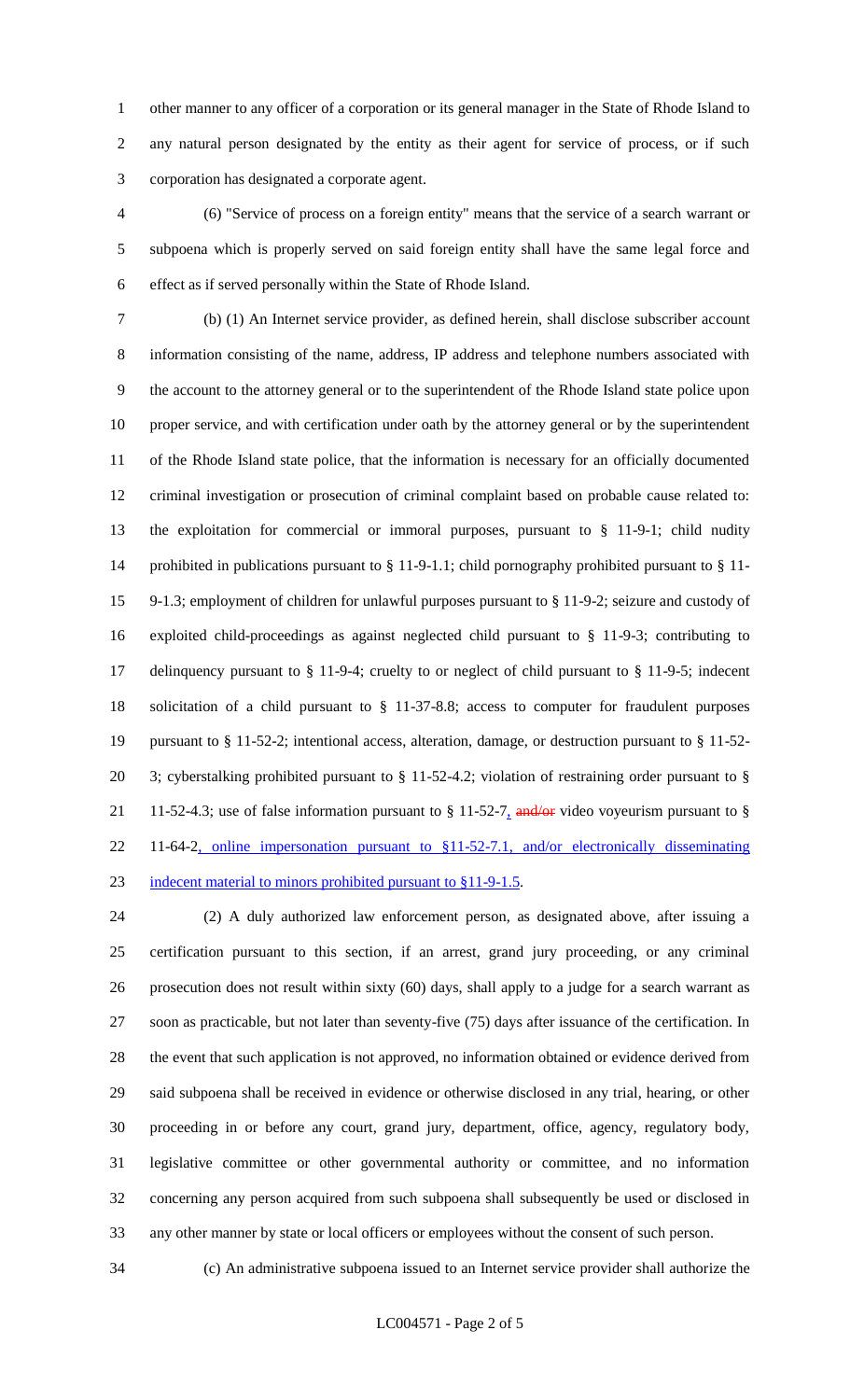release of non-content-based subscriber information identifying the name, address and telephone number of said account along with the Internet protocol number.

 (d) Notwithstanding any provision of this chapter, or any other provision of the general or public laws to the contrary, telephone records may not be released by an Internet service provider pursuant to an administrative subpoena. The Rhode Island superior court shall have the authority to enforce said administrative subpoenas upon application by the issuing law enforcement authority.

 (e) The attorney general and/or the superintendent of the Rhode Island state police who issues an administrative subpoena to Internet service providers related to: the exploitation for commercial or immoral purpose, pursuant to § 11-9-1; child nudity prohibited in publications pursuant to § 11-9-1.1; child pornography prohibited pursuant to § 11-9-1.3; employment of children for unlawful purposes pursuant to § 11-9-2; seizure and custody of exploited child- proceedings as against neglected child pursuant to § 11-9-3; contributing to delinquency pursuant to § 11-9-4; cruelty to or neglect of child pursuant to § 11-9-5; indecent solicitation of a child pursuant to § 11-37-8.8; access to computer for fraudulent purposes pursuant to § 11-52-2; intentional access, alteration, damage, or destruction pursuant to § 11-52-3; cyberstalking prohibited pursuant to § 11-52-4.2; violation of restraining order pursuant to § 11-52-4.3; use of 18 false information pursuant to § 11-52-7; and/or video voyeurism pursuant to § 11-64-2; online 19 impersonation pursuant to §11-52-7.1, and/or electronically disseminating indecent material to 20 minors prohibited pursuant to §11-9-1.5, shall provide an annual report to the general assembly each year detailing the following:

(1) The number of administrative subpoenas issued in the previous year;

 (2) The number of separate criminal investigations for which the administrative subpoenas were issued and whether said administrative subpoenas resulted in an arrest, indictment or criminal information;

(3) The number of investigations that remain part of a pending investigation;

(4) The number that resulted in the closing of a criminal investigation as unfounded; and

 (5) The number of investigations that did not result in an arrest, grand jury proceeding, or any criminal prosecution due to an inability to identify the subscriber.

 (f) The attorney general's office and the Rhode Island state police shall compile and forward said reports to the general assembly on an annual basis by March 31 of each year for the previous year. The reports shall be a public record.

 (g) No cause of action shall lie in any court against any Internet service provider, its officers, employees, or agents for furnishing or disclosing information, in strict compliance with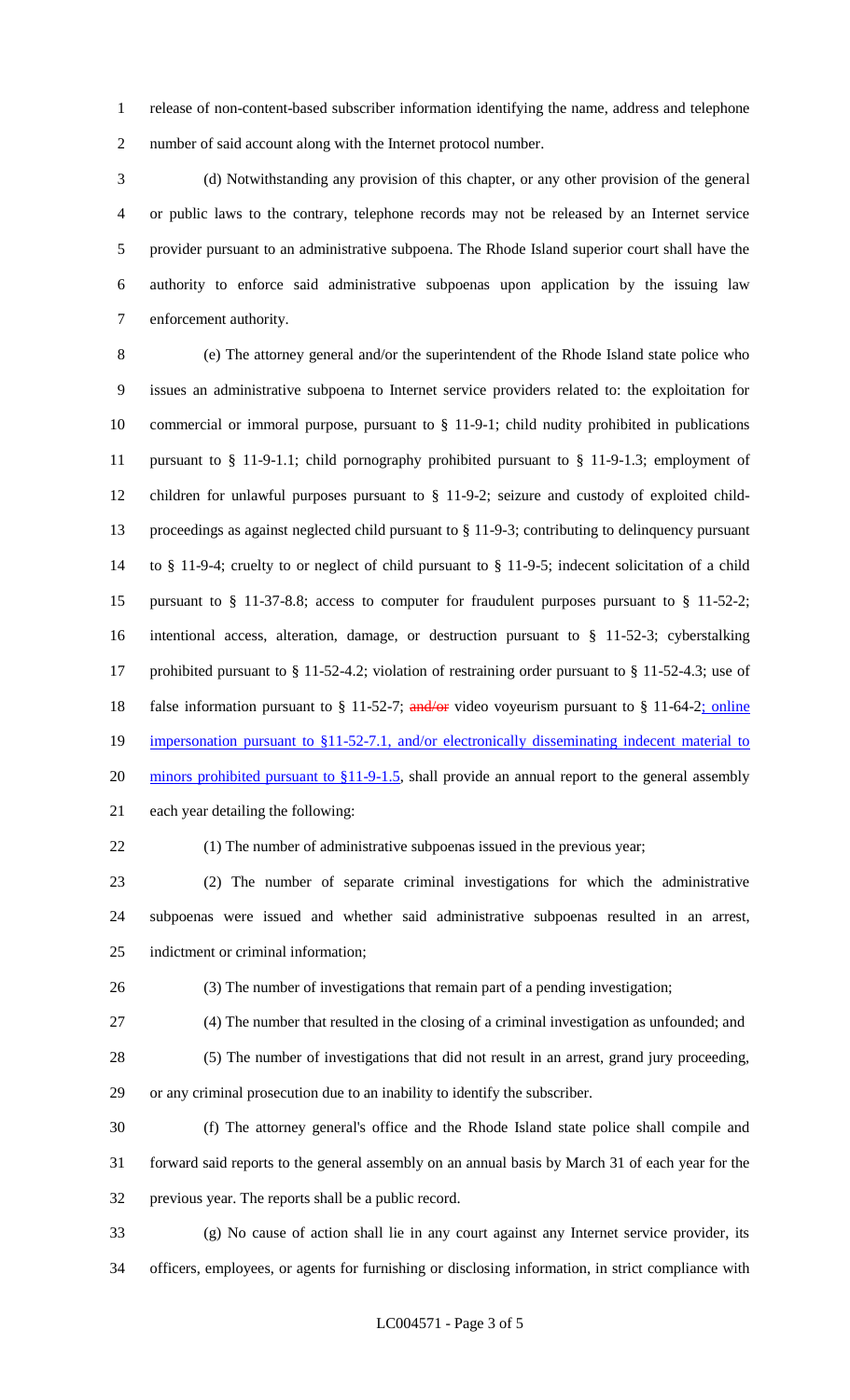### 1 this section.

- 2 (h) No law enforcement officer, or any party to these investigations under this section,
- 3 shall disclose any information obtained as a result of this section, except as it is essential to the
- 4 proper discharge of their duties.
- 5 SECTION 2. This act shall take effect upon passage.

 $=$ LC004571 ========